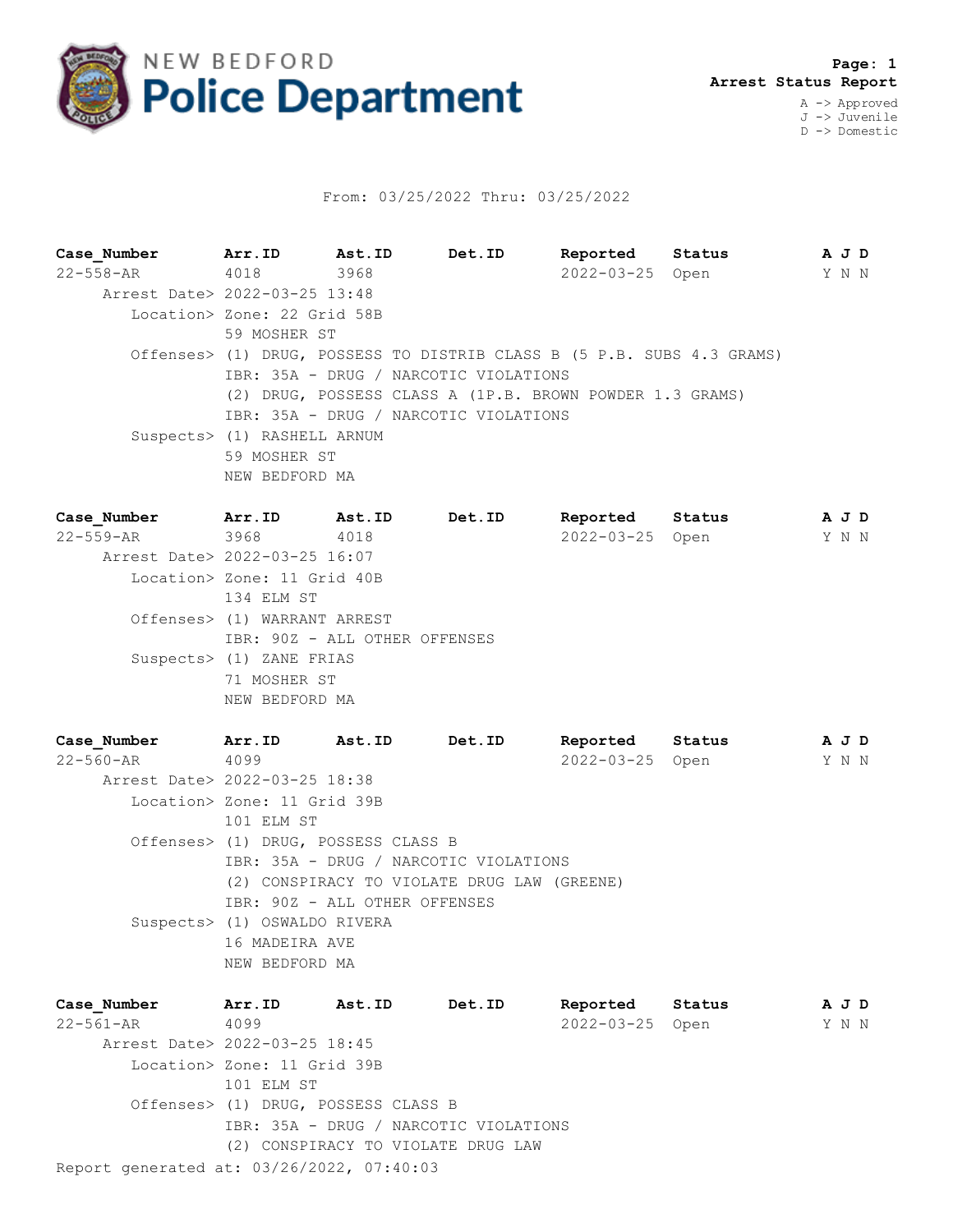

 IBR: 90Z - ALL OTHER OFFENSES Suspects> (1) MARK LUTZ 68 PIERCE ST NEW BEDFORD MA

| Case Number                   | Arr.ID                              | Ast.ID                        | Det.ID                             | Reported Status |  | A J D |  |
|-------------------------------|-------------------------------------|-------------------------------|------------------------------------|-----------------|--|-------|--|
| $22 - 562 - AR$               | 4099                                |                               |                                    | 2022-03-25 Open |  | Y N N |  |
| Arrest Date> 2022-03-25 18:38 |                                     |                               |                                    |                 |  |       |  |
|                               | Location> Zone: 11 Grid 39B         |                               |                                    |                 |  |       |  |
|                               | 101 ELM ST                          |                               |                                    |                 |  |       |  |
|                               | Offenses> (1) DRUG, POSSESS CLASS B |                               |                                    |                 |  |       |  |
|                               |                                     | IBR: 90Z - ALL OTHER OFFENSES |                                    |                 |  |       |  |
|                               |                                     |                               | (2) CONSPIRACY TO VIOLATE DRUG LAW |                 |  |       |  |
|                               |                                     | IBR: 90Z - ALL OTHER OFFENSES |                                    |                 |  |       |  |
|                               | Suspects> (1) SUEANN FIGUEIRDO      |                               |                                    |                 |  |       |  |
|                               | 1049 PLEASANT ST                    |                               |                                    |                 |  |       |  |
|                               | NEW BEDFORD MA                      |                               |                                    |                 |  |       |  |
|                               |                                     |                               |                                    |                 |  |       |  |

**Case\_Number Arr.ID Ast.ID Det.ID Reported Status A J D** 22-564-AR 4018 3968 2022-03-25 Open Y N N Arrest Date> 2022-03-25 18:59 Location> Zone: 11 Grid 39B 888 PURCHASE ST Offenses> (1) DRUG, POSSESS TO DISTRIB CLASS D ( 1 PLASTIC BAG 1LB POUND) IBR: 35A - DRUG / NARCOTIC VIOLATIONS (2) WARRANT ARREST(HOUSING COURT H83) IBR: 90Z - ALL OTHER OFFENSES Suspects> (1) CARLTON NEVES 396 MIDDLE RD OUT OF TOWN MA

**Case\_Number Arr.ID Ast.ID Det.ID Reported Status A J D** 22-565-AR 4122 2022-03-25 Open Y N N Arrest Date> 2022-03-25 20:05 Location> Zone: 12 Grid 45A 374 HAWTHORN ST Offenses> (1) WARRANT ARREST IBR: 90Z - ALL OTHER OFFENSES (2) STOP/YIELD, FAIL TO IBR: 99 - TRAFFIC, TOWN BY-LAW OFFENSES (3) BRAKES VIOLATION, MV IBR: 99 - TRAFFIC, TOWN BY-LAW OFFENSES Suspects> (1) XAVIER RODRIGUEZ 50 NEW PLAINVILLE RD NEW BEDFORD MA

| Case Number                   | Arr.ID | Ast.ID | Det.ID | Reported        | Status |  | AJD |
|-------------------------------|--------|--------|--------|-----------------|--------|--|-----|
| $22 - 566 - AR$               | 4099   |        |        | 2022-03-25 Open |        |  | YNN |
| Arrest Date> 2022-03-25 20:46 |        |        |        |                 |        |  |     |